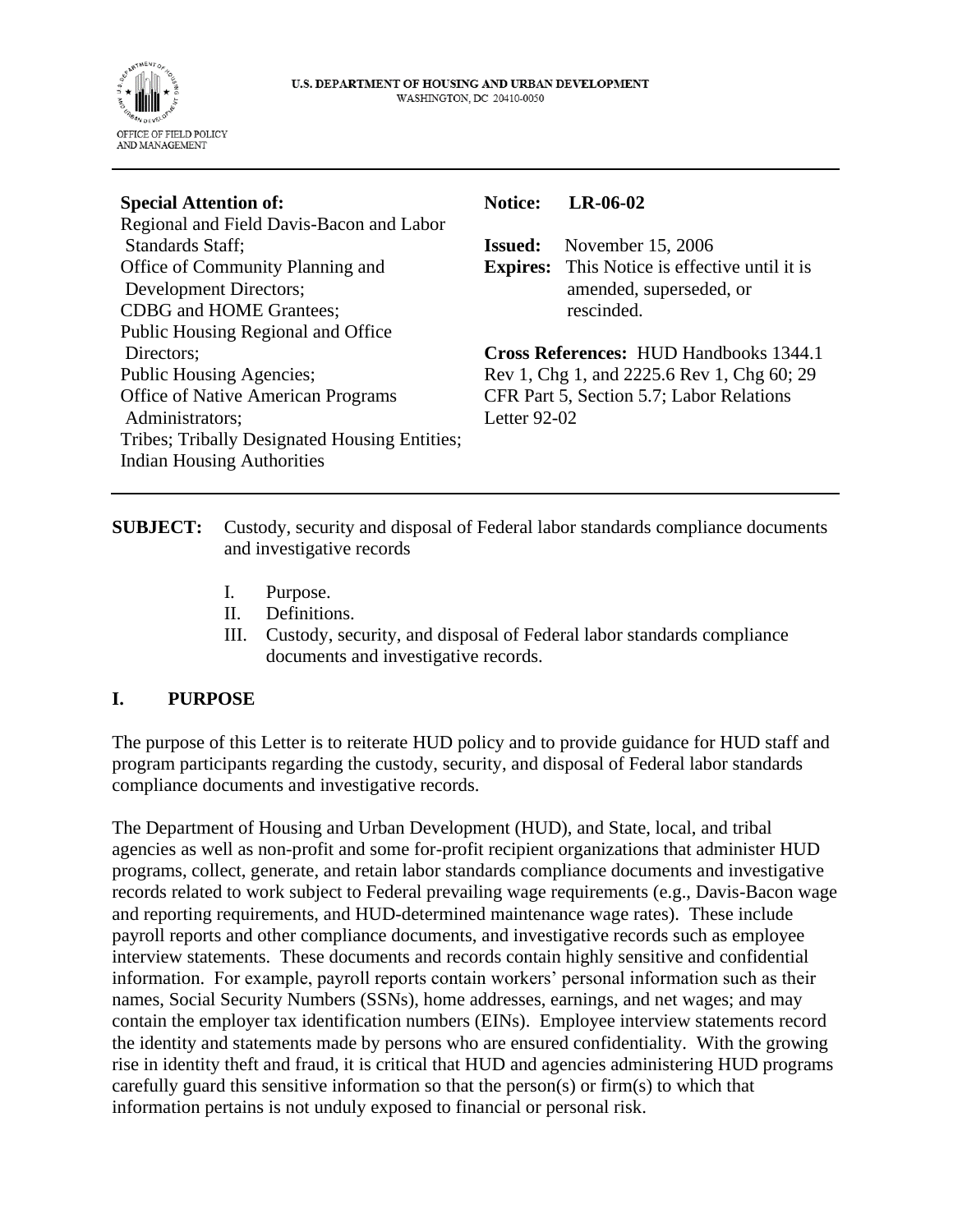## **II. DEFINITIONS**

For the purposes of the policy and guidelines expressed in this Letter:

HUD program participants shall mean State, local, and tribal agencies as well as non-profit and some for-profit organizations that administer HUD programs and are responsible for Federal labor standards administration, compliance, and enforcement requirements applicable to the HUD programs they administer. This term also includes any contractors, consultants or others that participate in such labor standards activities on a participant's behalf, including subgrantees or others if they are in possession of labor standards compliance documents or investigative records.

Informant shall mean any person who provides information relating to labor standards compliance or enforcement. An informant may be a laborer or mechanic who files a complaint of underpayment. An informant may also be a person who is not a complainant, or is not a laborer or mechanic, but who provides information relating to labor standards compliance or enforcement.

Investigative records shall mean documents assembled and/or created during the course of labor standards compliance reviews. Such documents include Records of On-site Interview (HUD-11s); employee questionnaires; interview statements; records and notes from informant interviews; complaints; records supplied by complainants such as pay stubs, W-2s, and work calendars; back wage computations; determinations of wages due; schedules of wages due; and enforcement reports (required by Department of Labor regulations at 29 CFR Part 5, Section  $5.7<sup>1</sup>$ ).

Labor standards compliance documents shall mean documents relating to labor standards administration and employer compliance. These documents include employer records such as payroll reports; time cards; fringe benefit statements and reports; employee authorizations for deduction; and apprenticeship/trainee registrations; and other documents pertaining to labor standards compliance.

Sensitive information shall mean the names, SSNs, and addresses of individuals reported on payrolls and other compliance documents; EINs; and the identity of any informant who makes or provides a statement in written or oral form relating to labor standards activities and any portion of such statement(s) that may reveal that informant's identity.

## **III. CUSTODY, SECURITY AND DISPOSAL OF FEDERAL LABOR STANDARDS COMPLIANCE DOCUMENTS AND INVESTIGATIVE RECORDS.**

HUD staff and program participants are required to collect, preserve, and retain labor standards compliance documents and investigative records for a period of three (3) years following the completion of the covered work, after which these documents and records may be destroyed

<sup>&</sup>lt;sup>1</sup> See DOL Regulations 29 CFR 5.7(a); and Labor Relations Letter 92-02.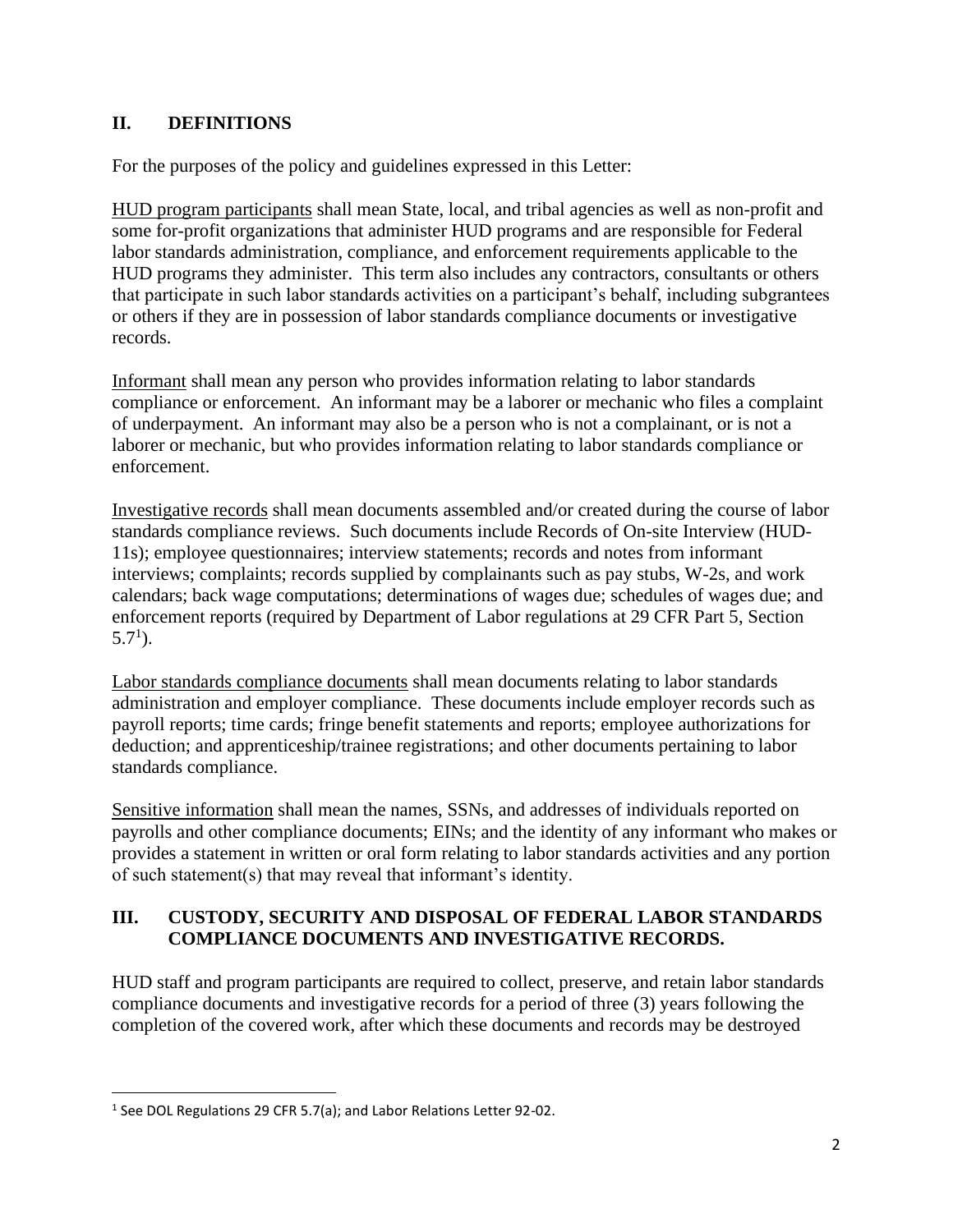provided there are no outstanding investigations, enforcement activities, or appeals. $<sup>2</sup>$  In addition,</sup> HUD staff and program participants create and transmit documents, in hard copy and in media records (e.g., computer files, storage disks, email, facsimile), concerning labor standards compliance and enforcement actions that relate to, or contain, sensitive information. Examples include review notes; back wage computations; notices to employers concerning compliance discrepancies; schedules of wages found due; and 5.7 enforcement reports relating to enforcement actions, referrals for administrative review of findings in dispute, and recommendations for debarment. Because of the sensitive nature of the information contained in these documents and records, HUD staff and program participants must exercise care that sensitive information is not disclosed except to persons authorized to access the information and that documents and records that are created contain sensitive information only as necessary. The following guidelines will minimize the risk of improper and/or unnecessary disclosure.

- A) Keep sensitive materials secure at all times. HUD staff and program participants must ensure that documents and records containing sensitive information are secured while in their custody. Aggressive steps must be taken to prevent unintended disclosure of this sensitive information. For example, such materials must not be left in areas accessible to the public or left unattended in open settings; store these materials in a secure location (e.g., locked file cabinets) at all times when not in use; lock computers when unattended; and do not leave sensitive documents on computer display screens in the view of persons who are not authorized access.
- B) Do *not* include SSNs on documents and records unless it is absolutely necessary. Many times, SSNs are not relevant or not needed for the document or record purposes. Examples include review notes, back wage computation sheets, notices or schedules of back wages due that are sent to contractors or employers, and 5.7 reports concerning completed enforcement actions or referring cases in dispute or recommending debarment. Notes and computation sheets may need to distinguish between the workers that are involved, but such distinctions can usually be made by the workers' names, alone. For notices and schedules, the employer will need to know which employees have been underpaid and how much is due to each, but the employer should already have the SSNs of the affected workers. SSNs add no value to enforcement reports where no further action is required or recommended. If the enforcement report concerns findings of underpayment in dispute, the supporting documents that must accompany the report should contain the SSNs

Recommendations for debarment, generally, are not supported by facts associated with SSNs.

SSNs *must* be included on very few documents. Employers must include the SSN on the first payroll report on which an employee's name appears. Program participants that transmit to HUD wage restitution that has been collected but not paid because underpaid workers could not be located must provide a schedule to HUD that includes the name, last known address and SSN for each unlocated worker.

<sup>&</sup>lt;sup>2</sup> See DOL Regulations 29 CFR 5.6(a)(2); and HUD Handbooks 1344.1, Rev 1, Chg 1, Para 3.3(c); and 2225.6, Rev 1, Chg 60, Appendix 49.